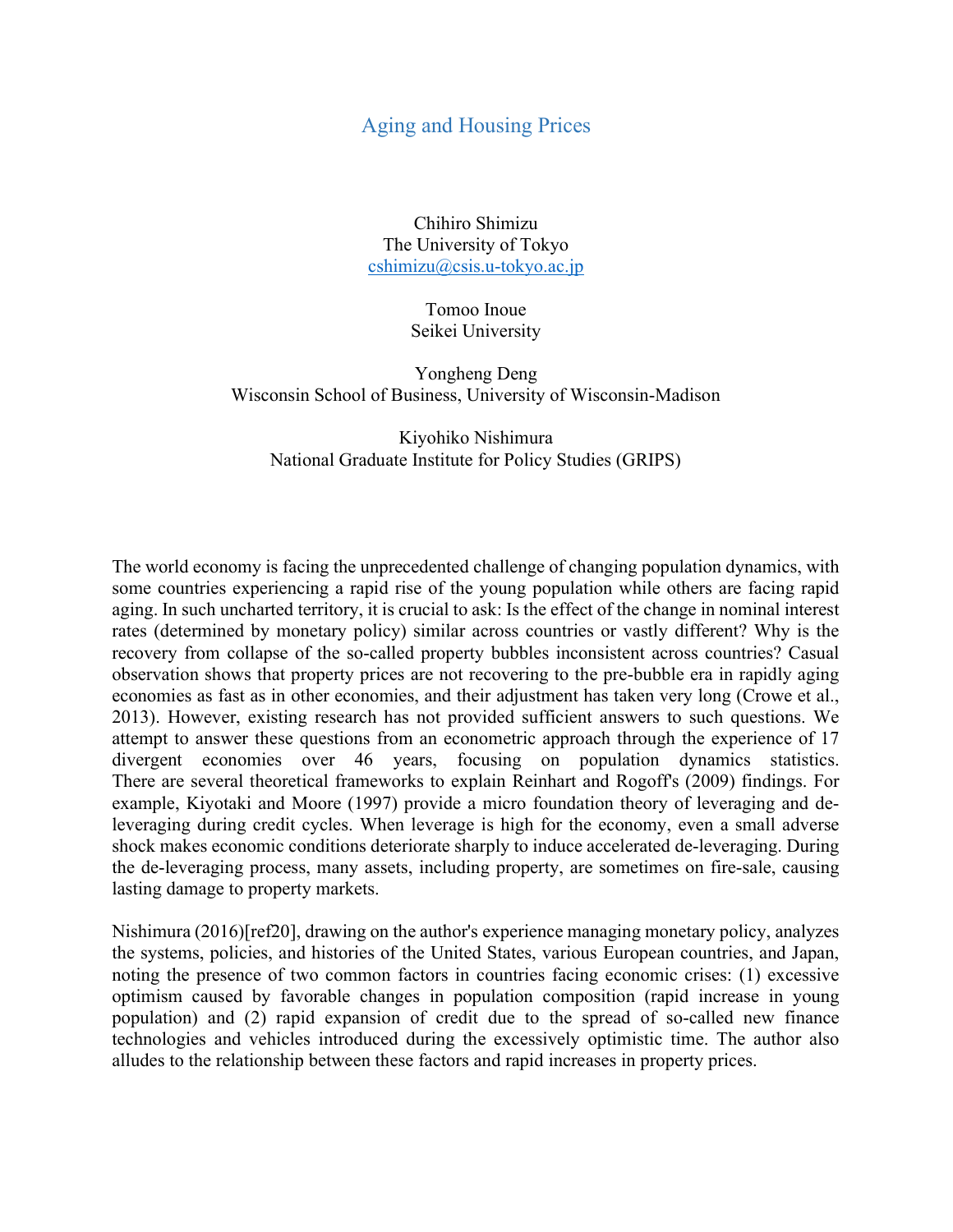Particularly, the rapid expansion of credit corresponds to the financial instability theory of Minsky (1992). The author then indicates that the financial crises from the late 20th century through the early 21st century were likely to happen given the presence of the strong cumulative interaction of factors such as dramatic shifts in population composition, property bubbles, and credit cycles.

The literature review suggests that demographics and the property market have a strong underlying influence on macroeconomic fluctuations such as economic growth and length of recessions. We attempt to decipher this mechanism by focusing on the relationship between the residential property market and demographics. We investigate the following two hypotheses, using panel data from 17 countries spread over 46 years.

1) Did changes in population composition influence the dynamics of residential property prices? 2) Did changes in population composition amplify/dampen nominal interest rates' effects on residential property prices?

This study's key contributions are highlighted below. First, there is no consensus among theories that simultaneously explain demographic changes, property price dynamics, and credit cycles; and this theoretical strand is still being developed and is not ready for testing using data. Therefore, we base our study on the most basic theoretical relationships involved in the present value relationship (PVR) model (Walras, 1954; Campbell and Shiller, 1988). Using international panel data from 17 countries with diverse population compositions, population trends, economic growth rates, and housing market environments, over almost half a century, this study empirically examines the relationship between demographics, property price dynamics, and credit cycles. In the previous research, only limited residential property price data are obtained for a limited period. It is therefore only possible to analyze at most one property boom and bust cycle. However, this study's dataset includes various cases, including countries with an increasing young population, countries that have already reached a high aging rate, and countries that have experienced two or more property boom and bust cycles in the period under study. Thus, it enables us to consider various cases necessary for this kind of analysis of slow-moving long-term factors. Second, to the best of our knowledge, this study is the first to analyze the effects of expectation errors in demographics. Mankiw and Weil's (1989) central criticism of demographics and housing market-related analysis focuses on the fact that if economic agents' expectations are rational (that is, with no persistent expectation errors) with respect to demographic projections, there should be little impact of demographic changes on residential property prices, since the supply will be adjusted accordingly when supply is sufficiently elastic. However, we find some evidence that demographic expectations are not rational and, for example, expectation errors about populations persist. (See Figure fig01) Thus, when young populations are growing and underestimation of demad persists, housing supply shortage accumulates over time to cause an increase in residential property prices. In contrast, when population is aging rapidly and overestimation of demand persists, housing supply surplus becomes persistent to depress residential property prices. Therefore, to assess the effects of possible persistent demographic expectation errors, we collect data by tracing population projection data published by each country throughout the analysis period, as far back as possible, and estimate the difference between the actual figure and the ones projected before.